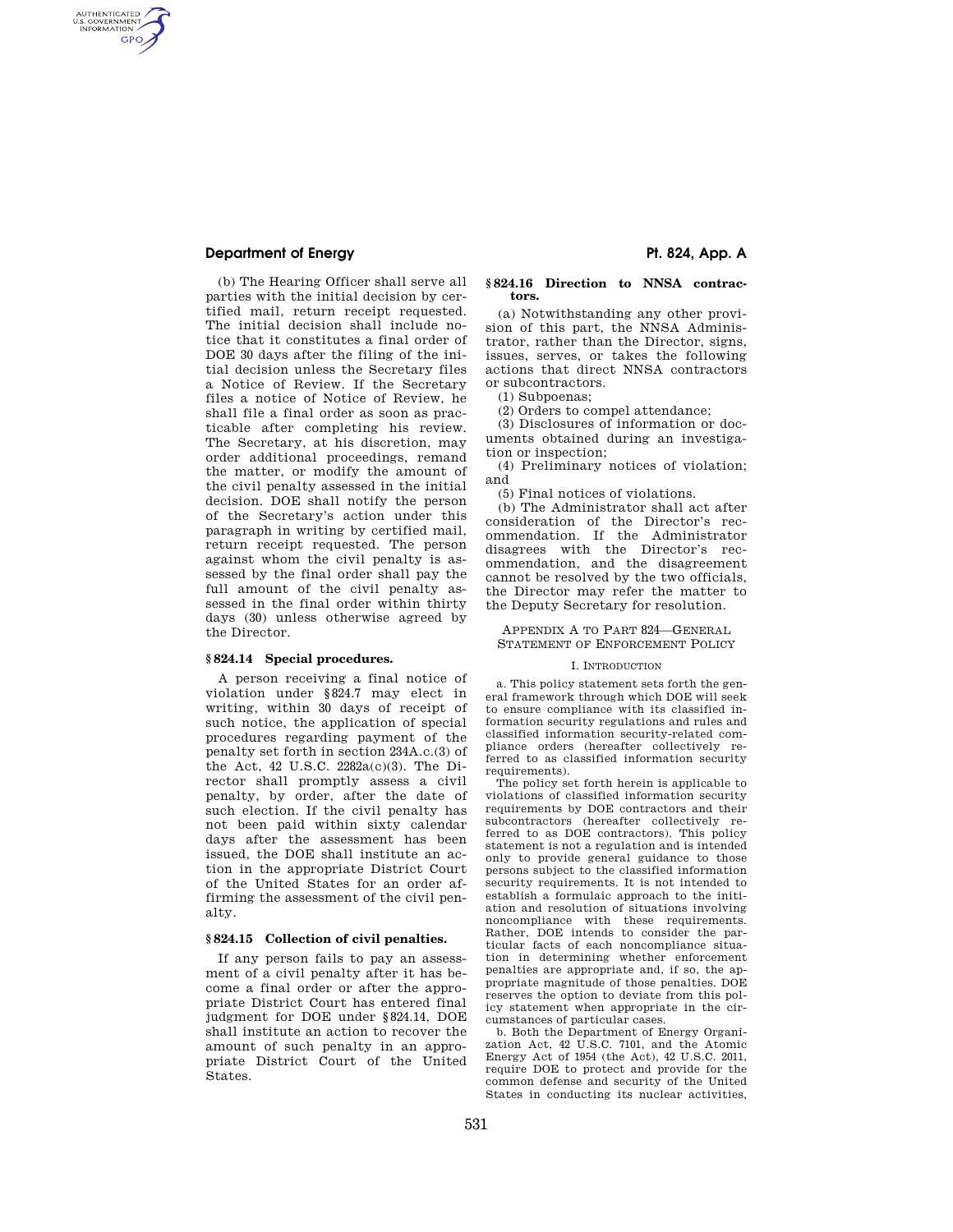**Pt. 824, App. A 10 CFR Ch. III (1–1–10 Edition)** 

and grant DOE broad authority to achieve this goal.

c. The DOE goal in the compliance arena is to enhance and protect the common defense and security at DOE facilities by fostering a culture among both DOE line organizations and contractors that actively seeks to attain and sustain compliance with classified information security requirements. The enforcement program and policy have been developed with the express purpose of achieving a culture of active commitment to security and voluntary compliance. DOE will establish effective administrative processes and incentives for contractors to identify and report noncompliances promptly and openly and to initiate comprehensive corrective actions to resolve both the noncompliances themselves and the program or process deficiencies that led to noncompliance.

d. In the development of the DOE enforcement policy, DOE believes that the reasonable exercise of its enforcement authority can help to reduce the likelihood of serious security incidents. This can be accomplished by providing greater emphasis on a culture of security awareness in existing DOE operations and strong incentives for contractors to identify and correct noncompliance conditions and processes in order to protect classified information of vital significance to this nation. DOE wants to facilitate, encourage, and support contractor initiatives for the prompt identification and correction of problems. These initiatives and activities will be duly considered in exercising enforcement discretion.

e. Section 234B of the Act provides DOE with the authority to impose civil penalties and also with the authority to compromise, modify, or remit civil penalties with or without conditions. In implementing section 234B, DOE will carefully consider the facts of each case of noncompliance and will exercise appropriate judgment in taking any enforcement action. Part of the function of a sound enforcement program is to assure a proper and continuing level of security vigilance. The reasonable exercise of enforcement authority will be facilitated by the appropriate application of security requirements to nuclear facilities and by promoting and coordinating the proper contractor attitude toward complying with those requirements.

#### II. PURPOSE

The purpose of the DOE enforcement program is to promote and protect the common defense and security of the United States by:

a. Ensuring compliance by DOE contractors with applicable classified information security requirements.

b. Providing positive incentives for a DOE contractor's:

(1) Timely self-identification of security deficiencies,

(2) Prompt and complete reporting of such deficiencies to DOE,

(3) Root cause analyses of security deficiencies,

(4) Prompt correction of security deficiencies in a manner which precludes recurrence, and

(5) Identification of modifications in practices or facilities that can improve security.

c. Deterring future violations of DOE requirements by a DOE contractor.

d. Encouraging the continuous overall improvement of operations at DOE facilities.

#### III. STATUTORY AUTHORITY

Section 234B of the Act subjects contractors, and their subcontractors and suppliers, to civil penalties for violations of DOE regulations, rules and orders regarding the safeguarding and security of Restricted Data and other classified information.

#### IV. PROCEDURAL FRAMEWORK

a. 10 CFR part 824 sets forth the procedures DOE will use in exercising its enforcement authority, including the issuance of notices of violation and the resolution of contested enforcement actions in the event a DOE contractor elects to adjudicate contested issues before an administrative law judge.

b. Pursuant to §824.6, the Director initiates the civil penalty process by issuing a preliminary notice of violation that specifies a proposed civil penalty. The DOE contractor is required to respond in writing to the preliminary notice of violation, either admitting the violation and waiving its right to contest the proposed civil penalty and paying it; admitting the violation, but asserting the existence of mitigating circumstances that warrant either the total or partial remission of the civil penalty; or denying that the violation has occurred and providing the basis for its belief that the preliminary notice of violation is incorrect. After evaluation of the DOE's contractor response, the Director may determine that no violation has occurred; that the violation occurred as alleged in the preliminary notice of violation, but that the proposed civil penalty should be remitted in whole or in part; or that the violation occurred as alleged in the preliminary notice of violation and that the proposed civil penalty is appropriate notwithstanding the asserted mitigating circumstances. In the latter two instances, the Director will issue a final notice of violation or a final notice of violation with proposed civil penalty.

c. An opportunity to challenge a proposed civil penalty either before an administrative law judge or in a United States District Court is provided in 42 U.S.C. 2282a(c). Part 824 sets forth the procedures associated with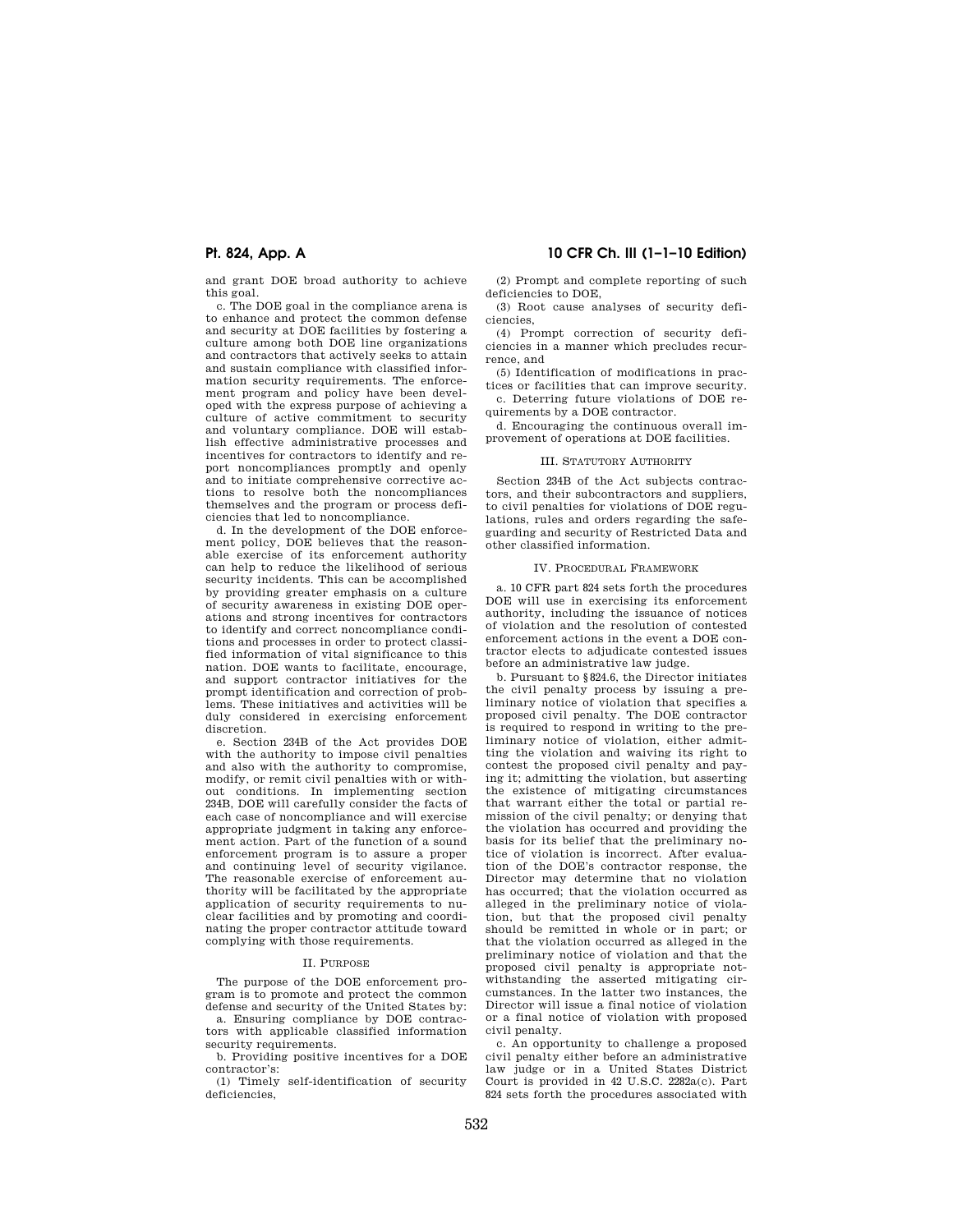an administrative hearing, should the contractor opt for that method of challenging the proposed civil penalty.

## V. SEVERITY OF VIOLATIONS

a. Violations of classified information security requirements have varying degrees of security significance. Therefore, the relative importance of each violation must be identified as the first step in the enforcement process. Violations of classified information security requirements are categorized in three levels of severity to identify their relative security significance. Notices of violation are issued for noncompliance and propose civil penalties commensurate with the severity level of the violation(s) involved.

b. Severity Level I has been assigned to violations that are the most significant and Severity Level III violations are the least significant. Severity Level I is reserved for violations of classified information security requirements which involve actual or high potential for adverse impact on the national security. Severity Level II violations represent a significant lack of attention or carelessness toward responsibilities of DOE contractors for the protection of classified information which could, if uncorrected, potentially lead to an adverse impact on the national security. Severity Level III violations are less serious, but are of more than minor concern: *i.e.*, if left uncorrected, they could lead to a more serious concern. In some cases, violations may be evaluated in the aggregate and a single severity level assigned for a group of violations.

c. Isolated minor violations of classified information security requirements will not be the subject of formal enforcement action through the issuance of a notice of violation. However, these minor violations will be identified as noncompliances and tracked to assure that appropriate corrective/remedial action is taken to prevent their recurrence, and evaluated to determine if generic or specific problems exist. If circumstances demonstrate that a number of related minor noncompliances have occurred in the same time frame (*e.g.*, all identified during the same assessment), or that related minor noncompliances have recurred despite prior notice to the DOE contractor and sufficient opportunity to correct the problem, DOE may choose in its discretion to consider the noncompliances in the aggregate as a more serious violation warranting a Severity Level III designation, a notice of violation and a possible civil penalty.

d. The severity level of a violation will depend, in part, on the degree of culpability of the DOE contractor with regard to the violation. Thus, inadvertent or negligent violations will be viewed differently from those in which there is gross negligence, deception or willfulness. In addition to the significance of the underlying violation and level of culpa-

bility involved, DOE will also consider the position, training and experience of the person involved in the violation. Thus, for example, a violation may be deemed to be more significant if a senior manager of an organization is involved rather than a foreman or non-supervisory employee. In this regard, while management involvement, direct or indirect, in a violation may lead to an increase in the severity level of a violation and proposed civil penalty, the lack of such involvement will not constitute grounds to reduce the severity level of a violation or mitigate a civil penalty. Allowance of mitigation in such circumstances could encourage lack of management involvement in DOE contractor activities and a decrease in protection of classified information.

e. Other factors which will be considered by DOE in determining the appropriate severity level of a violation are the duration of the violation, the past performance of the DOE contractor in the particular activity area involved, whether the DOE contractor had prior notice of a potential problem, and whether there are multiple examples of the violation in the same time frame rather than an isolated occurrence. The relative weight given to each of these factors in arriving at the appropriate severity level will depend on the circumstances of each case.

f. DOE expects contractors to provide full, complete, timely, and accurate information and reports. Accordingly, the severity level of a violation involving either failure to make a required report or notification to DOE or an untimely report or notification will be based upon the significance of, and the circumstances surrounding, the matter that should have been reported. A contractor will not normally be cited for a failure to report a condition or event unless the contractor was actually aware or should have been aware of the condition or event which it failed to report.

#### VI. ENFORCEMENT CONFERENCES

a. Should DOE determine, after completion of all assessment and investigation activities associated with a potential or alleged violation of classified information security requirements, that there is a reasonable basis to believe that a violation has actually occurred, and the violation may warrant a civil penalty, DOE will normally hold an enforcement conference with the DOE contractor involved prior to taking enforcement action. DOE may also elect to hold an enforcement conference for potential violations which would not ordinarily warrant a civil penalty but which could, if repeated, lead to such action. The purpose of the enforcement conference is to assure the accuracy of the facts upon which the preliminary determination to consider enforcement action is based, discuss the potential or alleged violations, their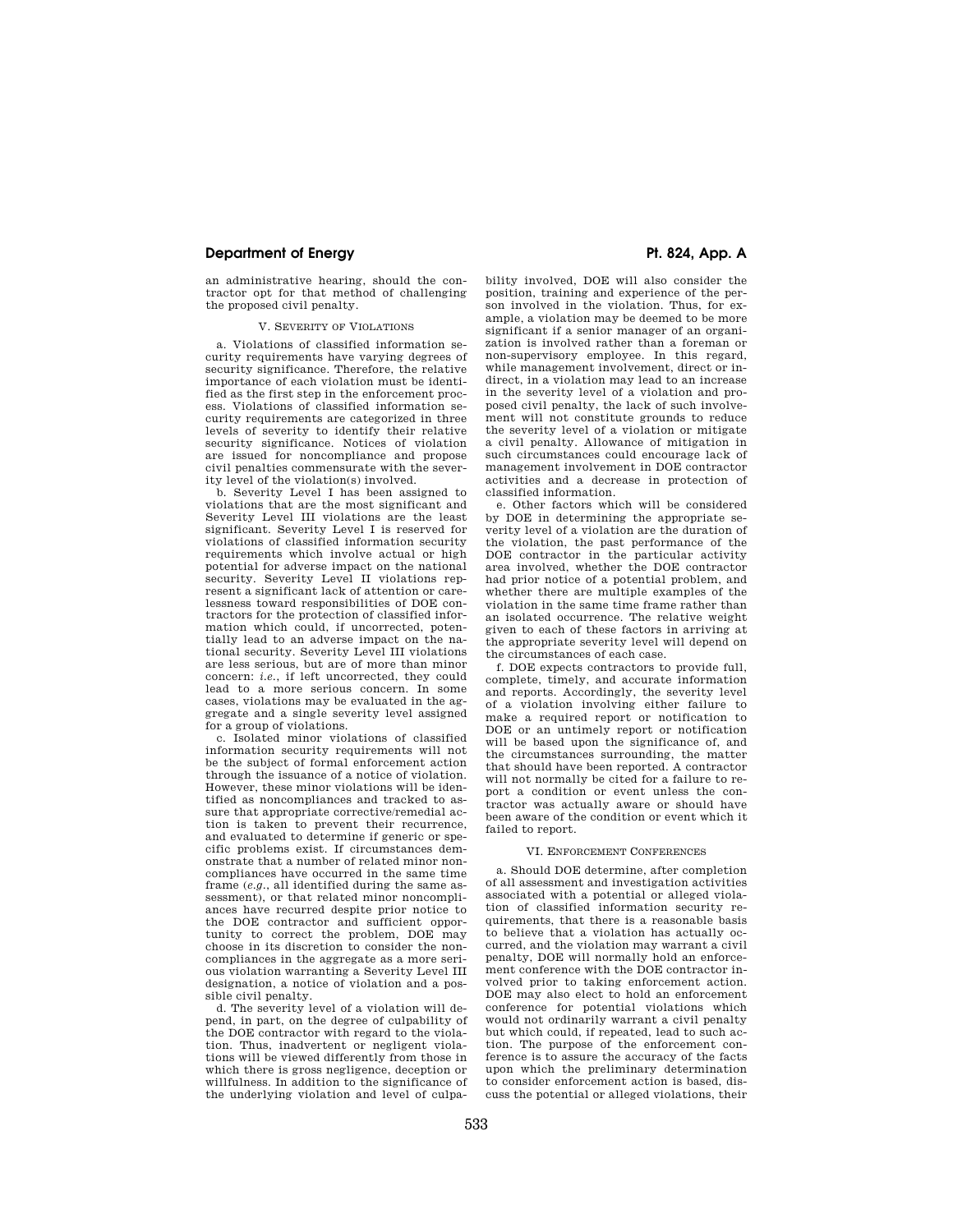significance and causes, and the nature of and schedule for the DOE contractor's corrective actions, determine whether there are any aggravating or mitigating circumstances, and obtain other information which will help determine the appropriate enforcement action.

b. DOE contractors will be informed prior to a meeting when that meeting is considered to be an enforcement conference. Such conferences are informal mechanisms for candid pre-decisional discussions regarding potential or alleged violations and will not normally be open to the public. In circumstances for which immediate enforcement action is necessary in the interest of the national security, such action will be taken prior to the enforcement conference, which may still be held after the necessary DOE action has been taken.

### VII. ENFORCEMENT LETTER

a. In cases where DOE has decided not to issue a notice of violation, DOE may send an enforcement letter to the contractor signed by the Director. The enforcement letter is intended to communicate the basis of the decision not to pursue further enforcement action for a noncompliance. The enforcement letter is intended to point contractors to the desired level of security performance. It may be used when the Director concludes the specific noncompliance at issue is not of the level of significance warranted for issuance of a notice of violation. The enforcement letter will typically describe how the contractor handled the circumstances surrounding the noncompliance and address additional areas requiring the contractor's attention and DOE's expectations for corrective action. The enforcement letter notifies the contractor that, when verification is received that corrective actions have been implemented, DOE will close the enforcement action. In the case of NNSA contractors or subcontractors, the enforcement letter will take the form of advising the contractor or subcontractor that the Director has consulted with the NNSA Administrator who agrees that further enforcement action should not be pursued if verification is received that corrective actions have been implemented by the contractor or subcontractor.

b. In many investigations, an enforcement letter may not be required. When DOE decides that a contractor has appropriately corrected a noncompliance or that the significance of the noncompliance is sufficiently low, it may close out an investigation without such enforcement letter. A closeout of a noncompliance with or without an enforcement letter may only take place after the Director has issued a letter confirming that corrective actions have been completed. In the case of NNSA contractors

## **Pt. 824, App. A 10 CFR Ch. III (1–1–10 Edition)**

or subcontractors, the Director's letter will take the form of confirming that corrective actions have been completed and advising that the Director has consulted with the NNSA Administrator who agrees that no enforcement action should be pursued.

### VIII. ENFORCEMENT ACTIONS

The nature and extent of the enforcement action is intended to reflect the seriousness of the violation involved. For the vast majority of violations for which DOE assigns severity levels as described previously, a notice of violation will be issued, requiring a formal response from the recipient describing the nature of and schedule for corrective actions it intends to take regarding the violation.

### *1. Notice of Violation*

a. A Notice of Violation (preliminary or final) is a document setting forth the conclusion that one or more violations of classified information security requirements have occurred. Such a notice normally requires the recipient to provide a written response which may take one of several positions described in Section IV of this policy statement. In the event that the recipient concedes the occurrence of the violation, it is required to describe corrective steps which have been taken and the results achieved; remedial actions which will be taken to prevent recurrence; and the date by which full compliance will be achieved.

b. DOE will use the notice of violation as the standard method for formalizing the existence of a possible violation and the notice of violation will be issued in conjunction with the proposed imposition of a civil penalty. In certain limited instances, as described in this section, DOE may refrain from the issuance of an otherwise appropriate notice of violation. However, a notice of violation normally will be issued for willful violations, for violations where past corrective actions for similar violations have not been sufficient to prevent recurrence and there are no other mitigating circumstances.

c. DOE contractors are not ordinarily cited for violations resulting from matters not within their control, such as equipment failures that were not avoidable by reasonable quality assurance measures, proper maintenance, or management controls. With regard to the issue of funding, however, DOE does not consider an asserted lack of funding to be a justification for noncompliance with classified information security requirements. Should a contractor believe that a shortage of funding precludes it from achieving compliance with one or more of these requirements, it may request, in writing, an exemption from the requirement(s) in question from the appropriate Secretarial Officer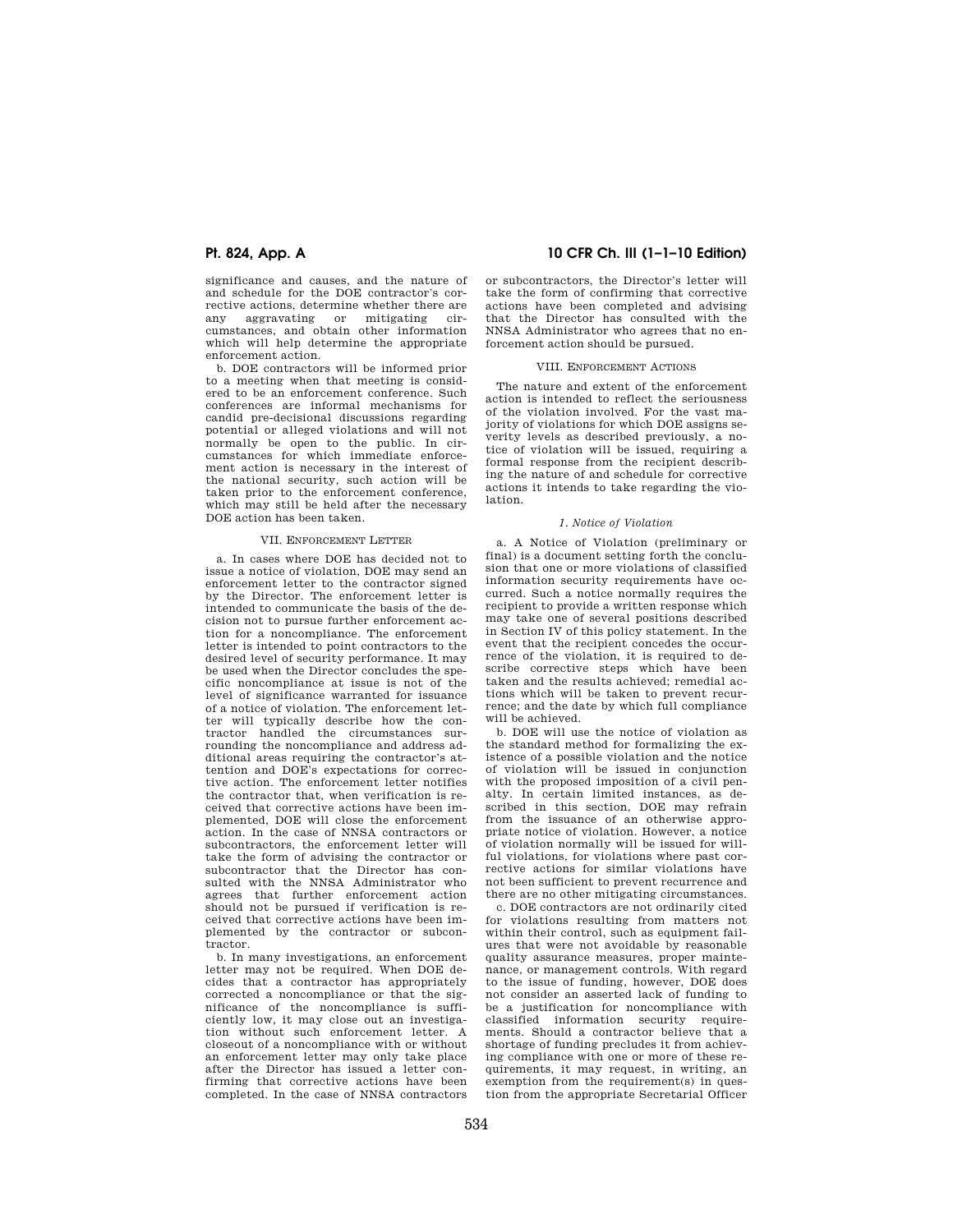(SO). If no exemption is granted, the contractor, in conjunction with the SO, must take appropriate steps to modify, curtail, suspend or cease the activities which cannot be conducted in compliance with the classified information security requirement(s) in question.

d. DOE expects the contractors which operate its facilities to have the proper management and supervisory systems in place to assure that all activities at DOE facilities, regardless of who performs them, are carried out in compliance with all classified information security requirements. Therefore, contractors normally will be held responsible for the acts or omissions of their employees and subcontractor employees in the conduct of activities at DOE facilities.

## *2. Civil Penalty*

a. A civil penalty is a monetary penalty that may be imposed for violations of applicable classified information security requirements, including compliance orders. Civil penalties are designed to emphasize the need for lasting remedial action, deter future violations, and underscore the importance of DOE contractor self-identification, reporting and correction of violations.

b. Absent mitigating circumstances as described below, or circumstances otherwise warranting the exercise of enforcement discretion by DOE as described in this section, civil penalties will be proposed for Severity Level I and II violations. Civil penalties also will be proposed for Severity Level III violations which are similar to previous violations for which the contractor did not take effective corrective action. ''Similar'' violations are those which could reasonably have been expected to have been prevented by corrective action for the previous violation. DOE normally considers civil penalties only for similar Severity Level III violations that occur over an extended period of time.

c. DOE will impose different base level civil penalties considering the severity level of the violation(s). Table 1 shows the daily base civil penalties for the various categories of severity levels. However, as described in Section V, the imposition of civil penalties will also take into account the gravity, circumstances, and extent of the violation or violations and, with respect to the violator, any history of prior similar violations and the degree of culpability and knowledge.

d. Regarding the factor of ability of DOE contractors to pay the civil penalties, it is not DOE's intention that the economic impact of a civil penalty is such that it puts a DOE contractor out of business. Contract termination, rather than civil penalties, is used when the intent is to terminate a contractor's management of a DOE facility. The deterrent effect of civil penalties is best served when the amount of such penalties

takes this factor into account. However, DOE will evaluate the relationship of entities affiliated with the contractor (such as parent corporations) when it asserts that it cannot pay the proposed penalty.

e. DOE will review each case involving a proposed civil penalty on its own merit and adjust the base civil penalty values upward or downward appropriately. As indicated in paragraph 2.c of this section, Table 1 identifies the daily base civil penalty values for different severity levels. After considering all relevant circumstances, civil penalties may be escalated or mitigated based upon the adjustment factors described below in this section. In no instance will a civil penalty for any one violation exceed the \$100,000 statutory limit per violation. However, it should be noted that if a violation is a continuing one, under the statute, each day the violation continued constitutes a separate violation for purposes of computing the civil penalty. Thus, the per violation cap will not shield a DOE contractor that is or should have been aware of an ongoing violation and has not reported it to DOE and taken corrective action despite an opportunity to do so<br>from liability significantly exceeding from liability significantly exceeding \$100,000. Further, as described in this section, the duration of a violation will be taken into account in determining the appropriate severity level of the base civil penalty.

### TABLE 1—SEVERITY LEVEL BASE CIVIL PENALTIES

| Severity level | Base civil penalty<br>amount (percent-<br>age of maximum<br>civil penalty per<br>violation per day) |
|----------------|-----------------------------------------------------------------------------------------------------|
| н<br>ш         | 100<br>50<br>10                                                                                     |

#### *3. Adjustment Factors*

a. DOE's enforcement program is not an end in itself, but a means to achieve compliance with classified information security requirements, and civil penalties are not assessed for revenue purposes, but rather to emphasize the importance of compliance and to deter future violations. The single most important goal of the DOE enforcement program is to encourage early identification and reporting of security deficiencies and violations of classified information security requirements by the DOE contractors themselves rather than by DOE, and the prompt correction of any deficiencies and violations so identified. With respect to their own practices and those of their subcontractors, DOE believes that DOE contractors are in the best position to identify and promptly correct noncompliance with classified information security requirements. DOE expects that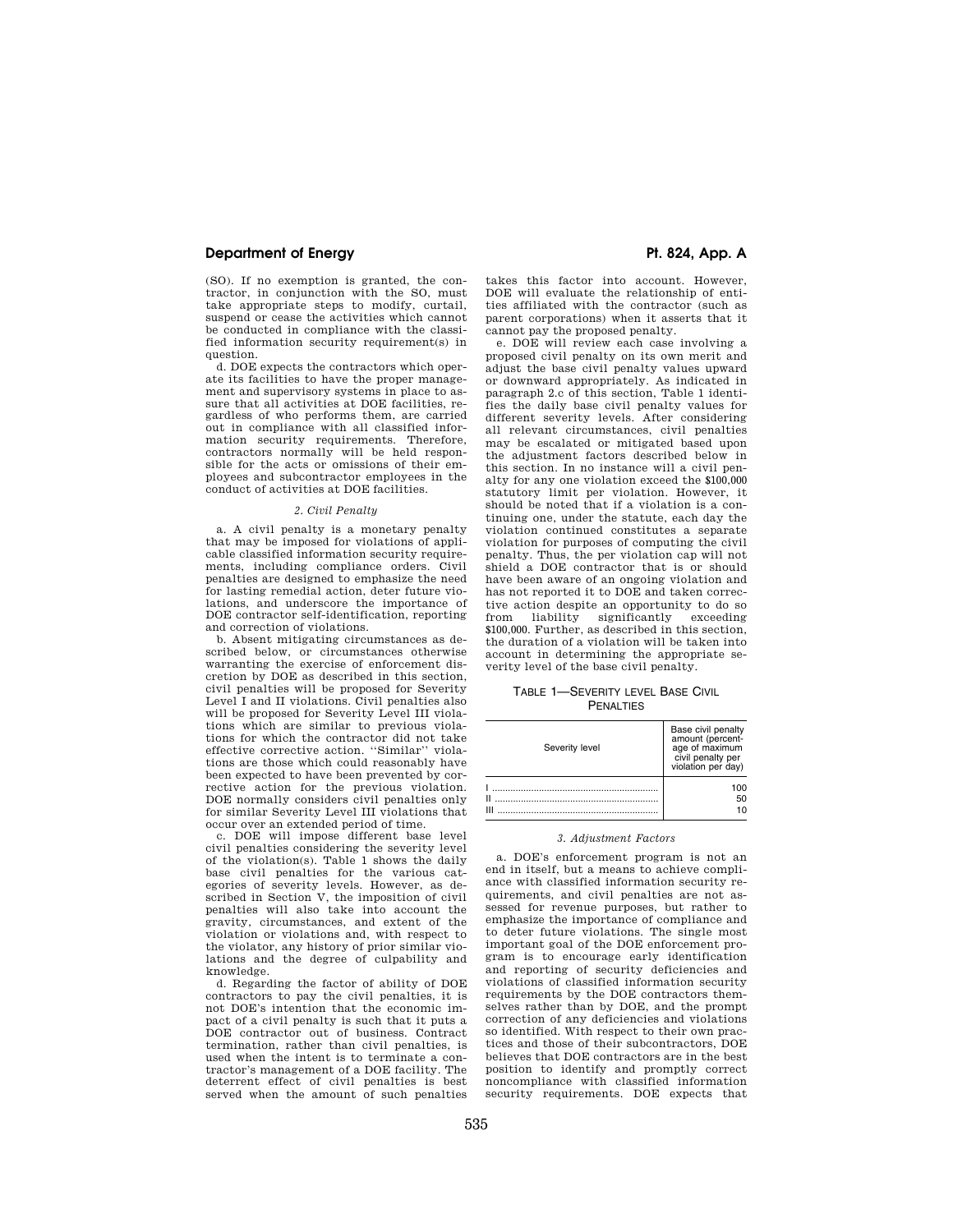these contractors should have in place internal compliance programs which will ensure the detection, reporting and prompt correction of security-related problems that may constitute, or lead to, violations of classified information security requirements before, rather than after, DOE has identified such violations. Thus, DOE contractors are expected to be aware of and to address security problems before they are discovered by DOE. Obviously, protection of classified information is enhanced if deficiencies are discovered (and promptly corrected) by the DOE contractor, rather than by DOE, which may not otherwise become aware of a deficiency until later on, during the course of an inspection, performance assessment, or fol-lowing an incident at the facility. Early identification of classified information security-related problems by DOE contractors can also have the added benefit of allowing information which could prevent such problems at other facilities in the DOE complex to be shared with other appropriate DOE contractors.

b. Pursuant to this enforcement philosophy, DOE will provide substantial incentive for the early self-identification, reporting and prompt correction of problems which constitute, or could lead to, violations of classified information security requirements. Thus, application of the adjustment factors set forth below may result in no civil penalty being assessed for violations that are identified, reported, and promptly and effectively corrected by the DOE contractor.

c. On the other hand, ineffective programs for problem identification and correction are unacceptable. Thus, for example, where a contractor fails to disclose and promptly correct violations of which it was aware or should have been aware, substantial civil penalties are warranted and may be sought, including the assessment of civil penalties for continuing violations on a per day basis.

d. Further, in cases involving factors of willfulness, repeated violations, patterns of systematic violations, flagrant DOE-identified violations or serious breakdown in management controls, DOE intends to apply its full statutory enforcement authority where such action is warranted. Based on the degree of such factors, DOE may escalate the amount of civil penalties up to the statutory maximum of \$100,000 per violation per day for continuing violations.

#### *4. Identification and Reporting*

Reduction of up to 50% of the base civil penalty shown in Table 1 may be given when a DOE contractor identifies the violation and promptly reports the violation to the DOE. In weighing this factor, consideration will be given to, among other things, the opportunity available to discover the violation, the ease of discovery and the promptness and completeness of any required report. No con-

## **Pt. 824, App. A 10 CFR Ch. III (1–1–10 Edition)**

sideration will be given to a reduction in penalty if the DOE contractor does not take prompt action to report the problem to DOE upon discovery, or if the immediate actions necessary to restore compliance with classified information security requirements or place the facility or operation in a safe configuration are not taken.

## *5. Self-Identification and Tracking Systems*

a. DOE strongly encourages contractors to self-identify noncompliances with classified information security requirements before the noncompliances lead to a string of similar and potentially more significant events or consequences. When a contractor identifies a noncompliance through its own selfmonitoring activity, DOE will normally allow a reduction in the amount of civil penalties, regardless of whether prior opportunities existed for contractors to identify the noncompliance. DOE normally will not allow a reduction in civil penalties for self-identification if DOE intervention was required to induce the contractor to report a noncompliance.

b. Self-identification of a noncompliance is possibly the single most important factor in considering a reduction in the civil penalty amount. Consideration of self-identification is linked to, among other things, whether prior opportunities existed to discover the violation, and if so, the age and number of such opportunities; the extent to which proper contractor controls should have identified or prevented the violation; whether discovery of the violation resulted from a contractor's self-monitoring activity; the extent of DOE involvement in discovering the violation or in prompting the contractor to identify the violation; and the promptness and completeness of any required report. Selfidentification is also considered by DOE in deciding whether to pursue an investigation.

#### *6. Self-Disclosing Events*

a. DOE expects contractors to demonstrate acceptance of responsibility for security of classified information and to pro-actively identify noncompliance conditions in their programs and processes. In deciding whether to reduce any civil penalty proposed for violations revealed by the occurrence of a selfdisclosing event (*e.g.* belated discovery of the disappearance of classified information or material subject to accountability rules), DOE will consider the ease with which a contractor could have discovered the noncompliance, *i.e.* failure to comply with classified information accountability rules, that contributed to the event and the prior opportunities that existed to discover the noncompliance. When the occurrence of an event discloses noncompliances that the contractor could have or should have identified before the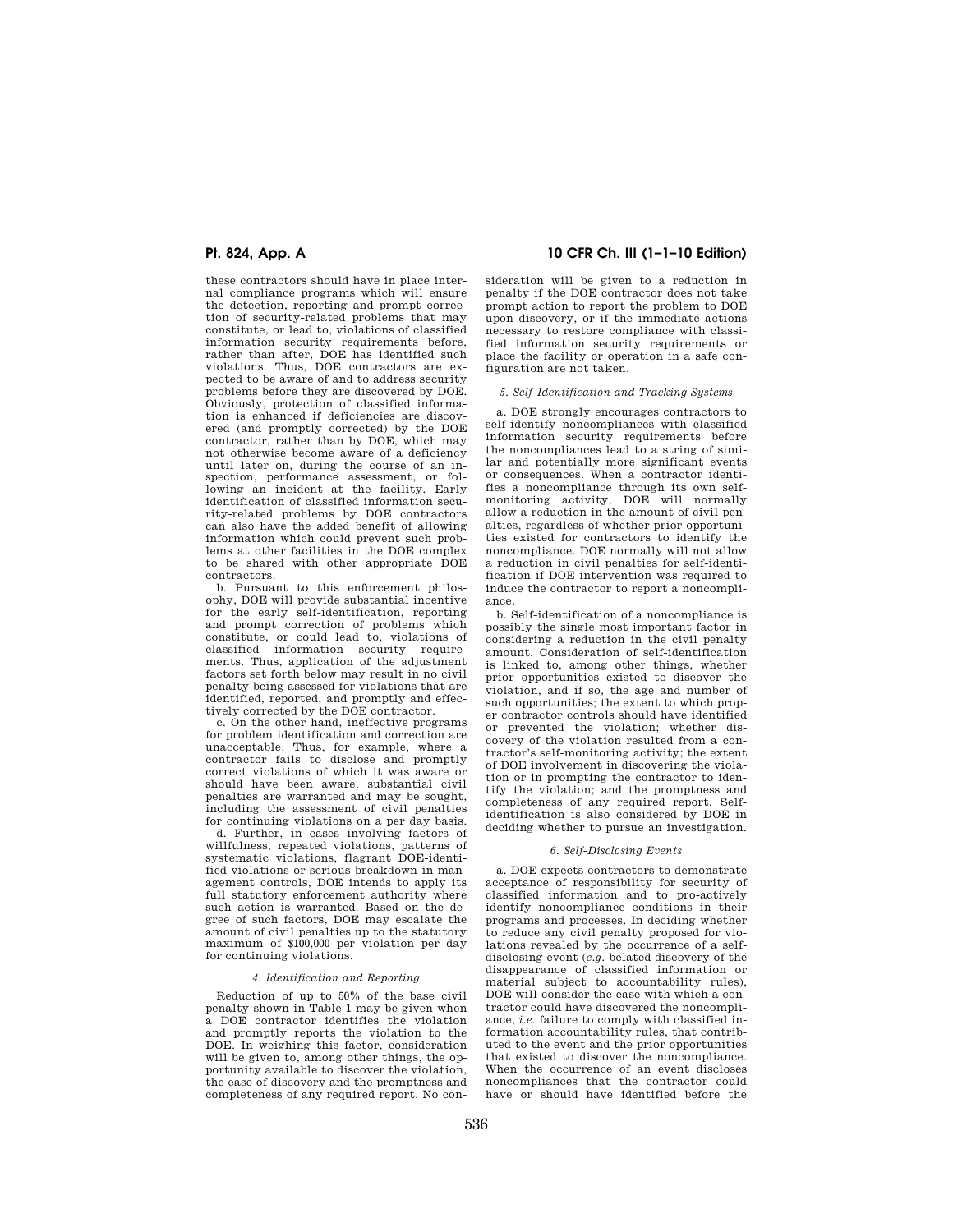event, DOE will not generally allow a reduction in civil penalties for self-identification. If a contractor simply reacts to events that disclose potentially significant consequences or downplays noncompliances which did not result in significant consequences, such contractor actions do not lead to the improvement in protection of classified information contemplated by the Act.

b. The key test is whether the contractor reasonably could have detected any of the underlying noncompliances that contributed to the event. Failure to utilize events and activities to address noncompliances may result in higher civil penalty assessments or a DOE decision not to reduce civil penalty amounts.

#### *7. Corrective Action To Prevent Recurrence*

The promptness (or lack thereof) and extent to which the DOE contractor takes corrective action, including actions to identify root causes and prevent recurrence, may result in up to a 50% increase or decrease in the base civil penalty shown in Table 1. For example, very extensive corrective action may result in reducing the proposed civil penalty as much as 50% of the base value shown in Table 1. On the other hand, the civil penalty may be increased as much as 50% of the base value if initiation or corrective action is not prompt or if the corrective action is only minimally acceptable. In weighing this factor, consideration will be given to, among other things, the appropriateness, timeliness and degree of initiative associated with the corrective action. The comprehensiveness of the corrective action will also be considered, taking into account factors such as whether the action is focused narrowly to the specific violation or broadly to the general area of concern.

#### *8. DOE's Contribution to a Violation*

There may be circumstances in which a violation of a classified information security requirement results, in part or entirely, from a direction given by DOE personnel to a DOE contractor to either take, or forbear from taking an action at a DOE facility. In such cases, DOE may refrain from issuing a notice of violation, and may mitigate, either partially or entirely, any proposed civil penalty, provided that the direction upon which the DOE contractor relied is documented in writing, contemporaneously with the direction. It should be emphasized, however, that no interpretation of a classified information security requirement is binding upon DOE unless issued in writing by the General Counsel. Further, as discussed in this section of this policy statement, lack of funding by itself will not be considered as a mitigating factor in enforcement actions.

## *9. Exercise of Discretion*

Because DOE wants to encourage and support DOE contractor initiative for prompt self-identification, reporting and correction of problems, DOE may exercise discretion as follows:

a. In accordance with the previous discussion, DOE may refrain from issuing a civil penalty for a violation which meets all of the following criteria:

(1) The violation is promptly identified and reported to DOE before DOE learns of it;

(2) The violation is not willful or a violation that could reasonably be expected to have been prevented by the DOE contractor's corrective action for a previous violation;

(3) The DOE contractor, upon discovery of the violation, has taken or begun to take prompt and appropriate action to correct the violation; and

(4) The DOE contractor has taken, or has agreed to take, remedial action satisfactory to DOE to preclude recurrence of the violation and the underlying conditions which caused it.

b. DOE may refrain from proposing a civil penalty for a violation involving a past problem that meets all of the following criteria:

(1) It was identified by a DOE contractor as a result of a formal effort such as an annual self assessment that has a defined scope and timetable which is being aggressively implemented and reported;

(2) Comprehensive corrective action has been taken or is well underway within a reasonable time following identification; and

(3) It was not likely to be identified by routine contractor efforts such as normal surveillance or quality assurance activities.

c. DOE will not issue a notice of violation for cases in which the violation discovered by the DOE contractor cannot reasonably be linked to the conduct of that contractor, provided that prompt and appropriate action is taken by the DOE contractor upon identification of the past violation to report to DOE and remedy the problem.

d. DOE may refrain from issuing a notice of violation for an act or omission constituting noncompliance that meets all of the following criteria:

(1) It was promptly identified by the contractor;

(2) It is normally classified at a Severity Level III;

(3) It was promptly reported to DOE;

(4) Prompt and appropriate corrective action will be taken, including measures to prevent recurrence; and

(5) It was not a willful violation or a violation that could reasonably be expected to have been prevented by the DOE contractor's corrective action for a previous violation.